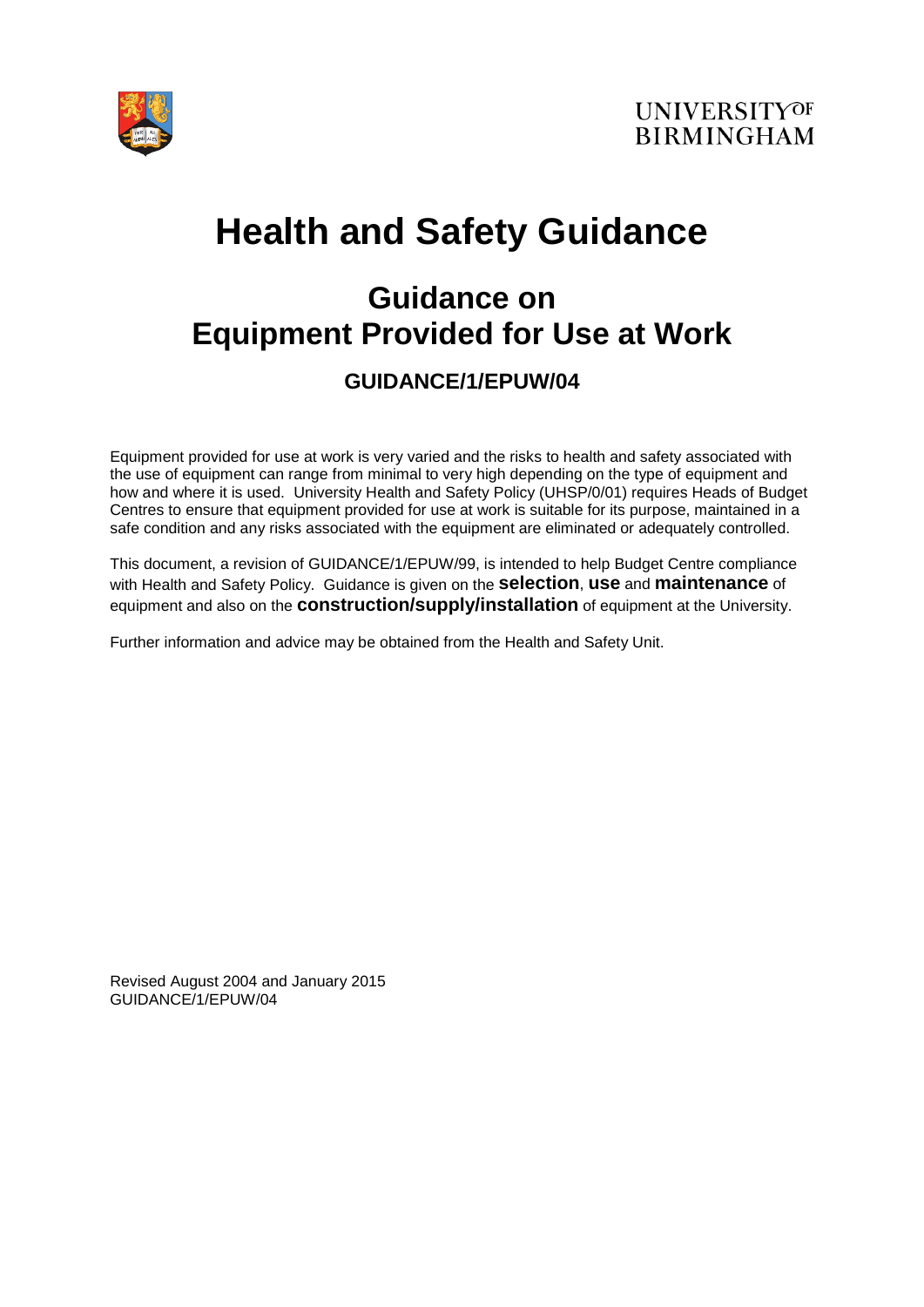## **CONTENTS**

|                                                                   | Page           |
|-------------------------------------------------------------------|----------------|
| <b>INTRODUCTION</b>                                               |                |
| 1. Who is the guidance aimed at?                                  | 1              |
| 2. Key terms                                                      | 1              |
| 3. Application of the guidance                                    | $\overline{2}$ |
| 4. Identifying risks                                              | $\overline{2}$ |
| 5. Supporting documentation                                       | $\overline{2}$ |
| <b>GUIDANCE</b>                                                   | 3              |
| 1. Acquisition of equipment                                       |                |
| 2. Use of equipment                                               | $\frac{3}{3}$  |
| 3. Management of equipment                                        | 3              |
| 4. Budget Centres who construct, modify or supply equipment       | 5              |
| <b>NOTES</b>                                                      | 5              |
| a) Information, instruction and training                          | 5              |
| b) Inspection of equipment after installation                     | 5              |
| c) Monitoring the condition of equipment                          | 5              |
| Maintenance arrangements for the equipment<br>d)                  | $\,6$          |
| e) Statutory inspection, examination and testing                  | 6              |
| Controls and control systems<br>f)                                | 6              |
| g) Isolation from sources of energy                               | 8              |
| h) Dangerous parts of machinery                                   | 8              |
| High or very low temperatures<br>i)                               | 9              |
|                                                                   |                |
| 'CE' Marking                                                      | 8              |
| Who should be able to demonstrate that the equipment meets the EC |                |
| standard and CE mark equipment?                                   | 9              |
|                                                                   |                |
| Equipment checklist                                               | 10             |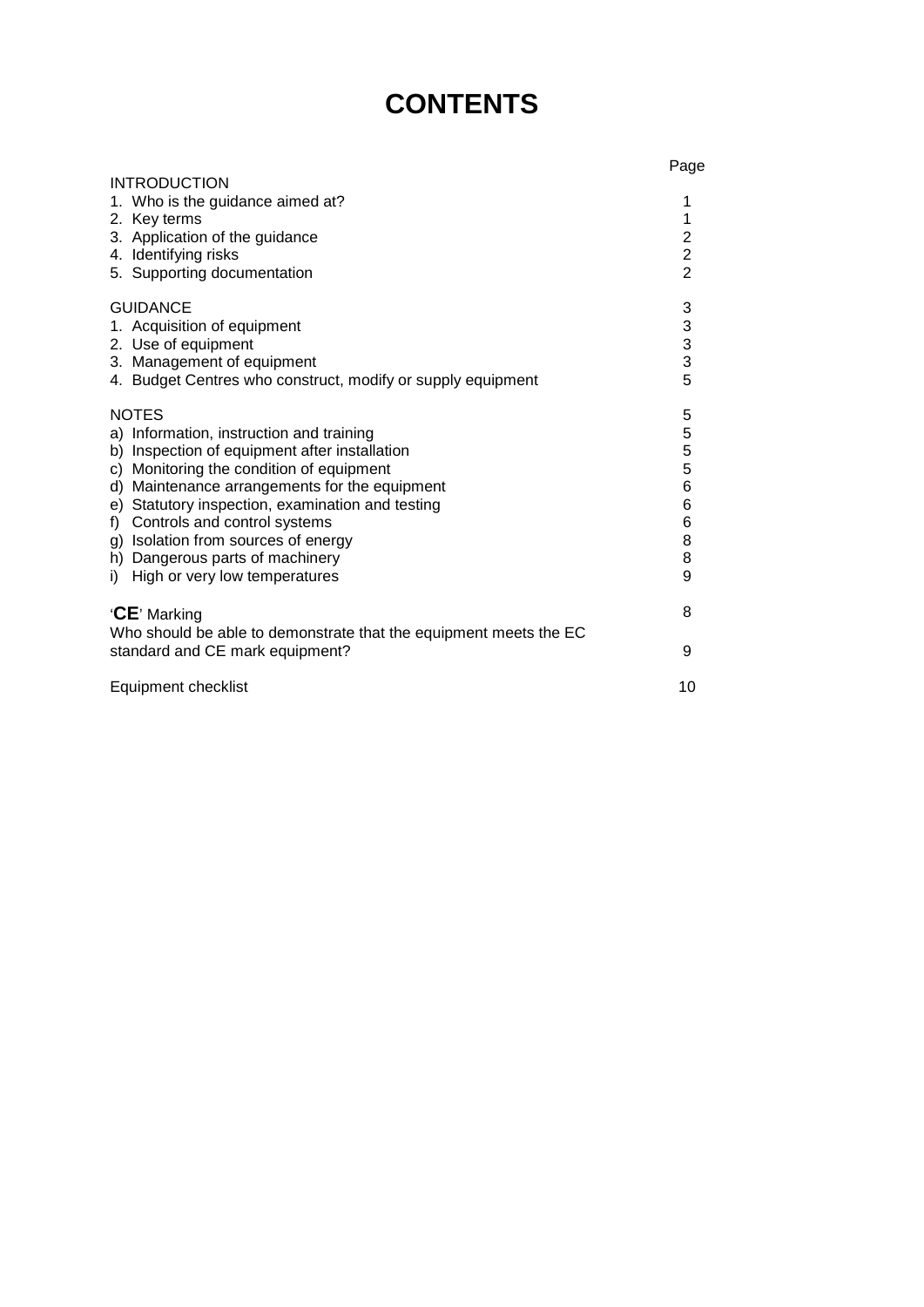## **Guidance on Equipment Provided for Use at Work**

### **GUIDANCE/1/EPUW/04**

## **INTRODUCTION**

### **1. WHO IS THE GUIDANCE AIMED AT?**

This guidance is aimed at those who:

- use:
- order and/or purchase;
- design;
- construct and/or modify;
- **install**
- maintain

equipment and systems.

### **2. KEY TERMS**

#### **Work equipment**

This guidance covers all *work equipment* from the largest, most sophisticated machines to simple office equipment and applies to all equipment, whether for use on or off the campus. It includes new and second hand equipment that the University owns, rents, leases or borrows and includes both proprietary equipment and also equipment made in-house.

Examples of *work equipment* include hand and power tools, machines, workshop equipment, lifting equipment, laboratory equipment, kitchen equipment, office equipment, sports equipment etc.

*Work equipment* also includes *systems* where individual items work together as a whole. Motor vehicles that are not privately owned are also included.

#### **In Use**

The guidance covers equipment *in use*. As well as normal use, *in use* includes stopping and starting the equipment, repair, modification, maintenance, servicing, cleaning and transporting the equipment.

#### **CE marking**

The **CE** marking on a piece of equipment is a certification by the manufacturer/supplier/importer that the equipment is safe and meets the relevant supply law and standards. However it is the responsibility of the user to check that the equipment, and the way it is used, is indeed safe. (See Checklist, page 10.)

Note: in certain circumstances the University may undertake the **CE** certification and marking duties. (See page 9.)

#### **Competent person**

A *competent person* is a person(s) with the necessary knowledge and experience to carry out the work required. The person may be a member of the University staff or may be brought in from an outside organisation.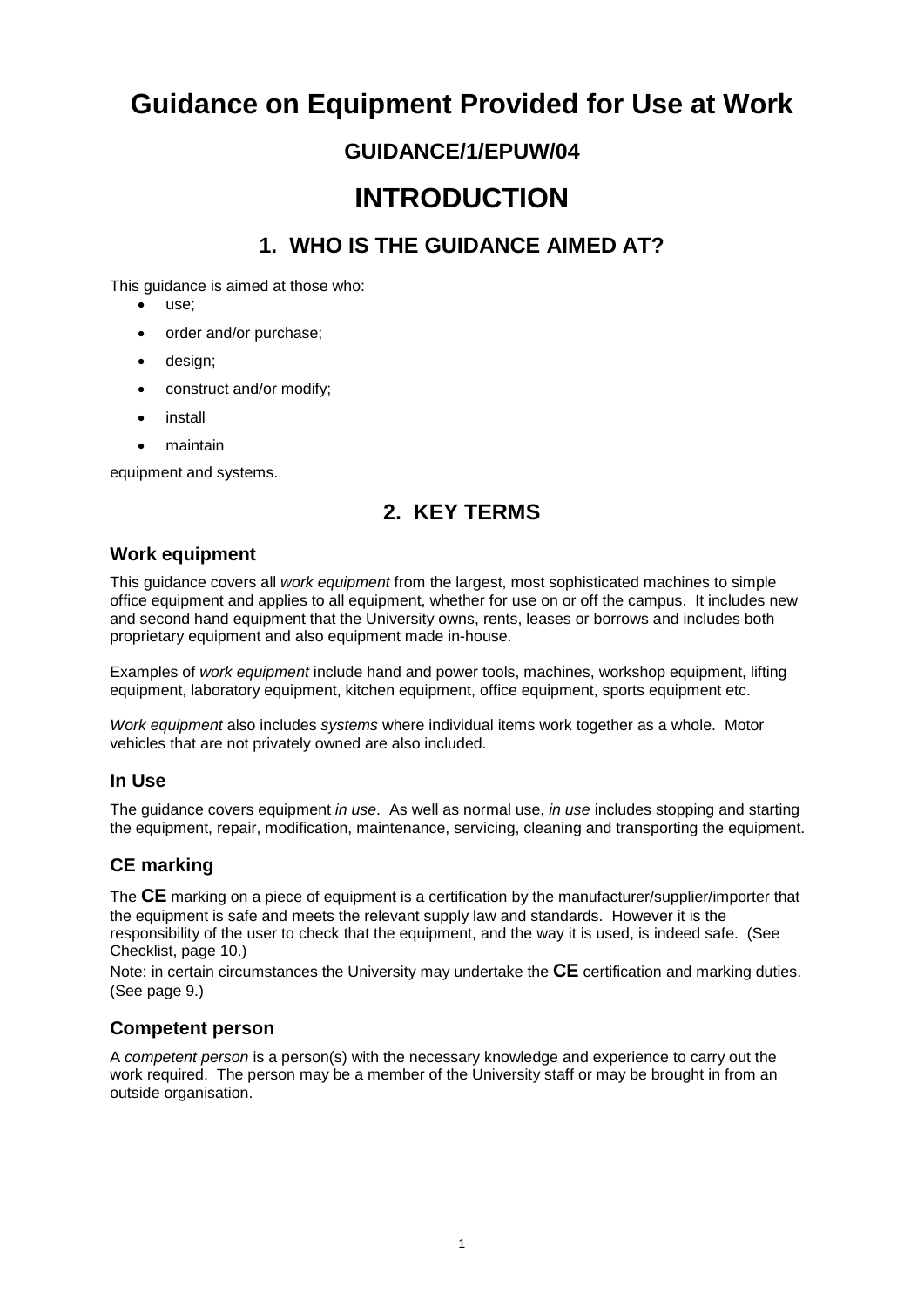## **3. APPLICATION OF THE GUIDANCE**

#### **Selection and use of equipment**

This guidance is primarily intended for equipment that may present significant risks by its intrinsic nature and method of operation, agents used in conjunction with it or the environment it is used in.

For example:

- machinery, electrical equipment, pressurised equipment, equipment that emits radiation, equipment used at height etc.;
- equipment used in association with chemical, radioactive or biological agents etc.;
- equipment that is used in particular environments including wet, explosive or other adverse environment.

For most proprietary equipment, if recently purchased and used in low risk environments, no action will be needed, e.g. general office equipment, personal computers, etc. Fulfilment of these requirements will ensure compliance with *The Provision and Use of Work Equipment Regulations 1998* and *The Supply of Machinery (Safety) Regulations 1992*.

#### **Construction and Supply**

This guidance is aimed at Budget Centres who construct and/or supply equipment.

### **4. IDENTIFYING RISKS**

In order to identify the risks and ensure that they are adequately controlled it may be necessary to carry out risk assessments of the equipment and its use.

## **5. SUPPORTING DOCUMENTATION**

A **check list** is provided on the back of this document to guide Budget Centres.

**Risk Assessment Guidance** for laboratories (GUIDANCE/2/RAL/97), workshops (GUIDANCE/10/RAW/98) and offices (GUIDANCE/7/RAO/98) is available from the Health and Safety Unit to assist Budget Centres carry out assessments on machinery, electrical equipment and other equipment that may present a significant hazard.

<https://intranet.birmingham.ac.uk/hr/wellbeing/worksafe/topics/riskassessment.aspx>

#### **Procuring New Equipment**

This document helps address the following issues before purchasing or otherwise obtaining new equipment:

- Ensuring that the equipment complies with all regulatory and statutory requirements (*including CE Marking,* etc.).
- Identification of the services and location requirements (e.g. *electrical supply required, water supply, specialist gases, monitoring systems,* etc.).
- How the equipment will be safely operated (*risk assessment and training provisions*).

<https://intranet.birmingham.ac.uk/hr/wellbeing/worksafe/topics/equipment.aspx>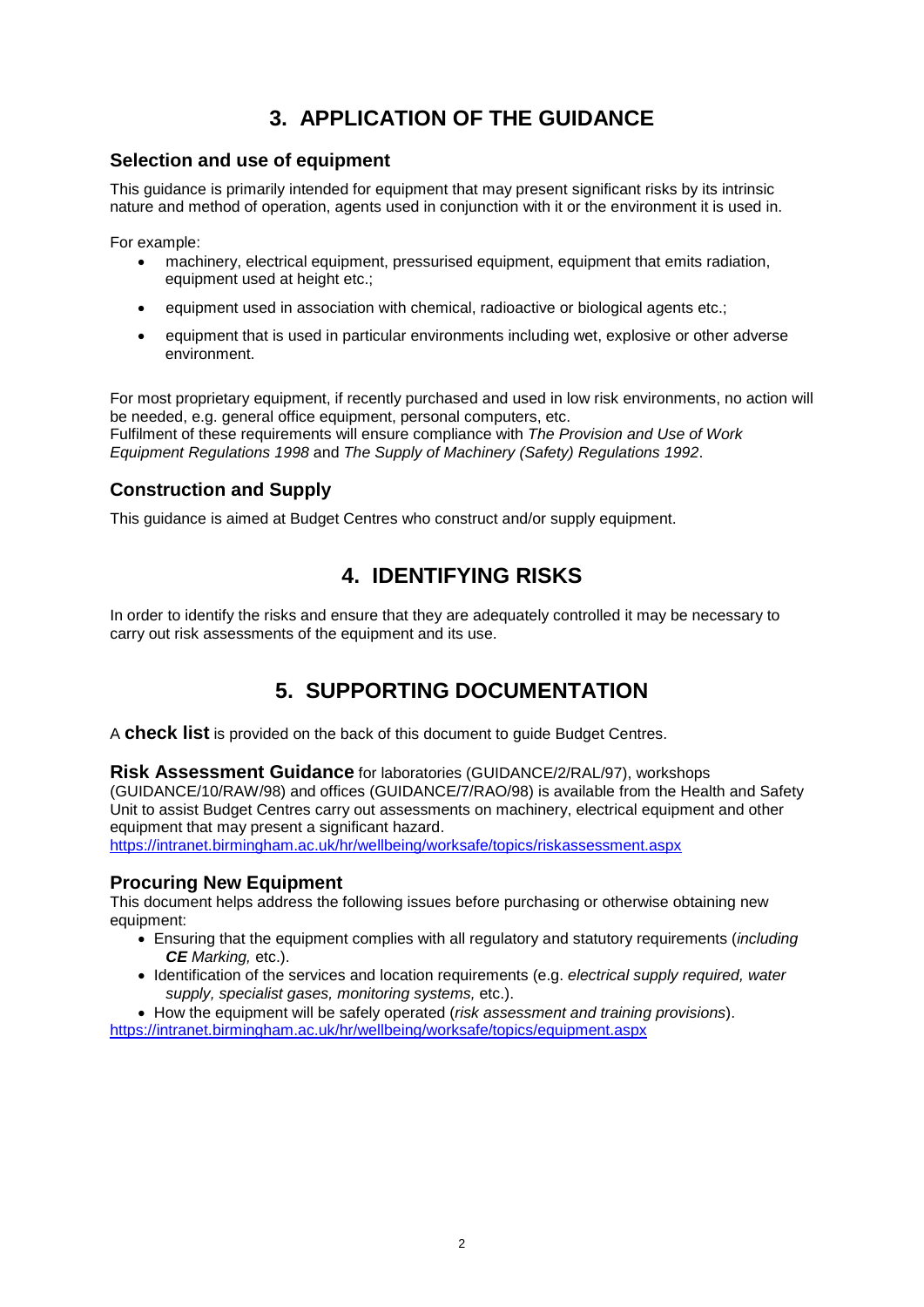## **GUIDANCE**

### **1. ACQUISITION OF EQUIPMENT**

**Anyone who selects/orders/purchases equipment (including new or second hand and whether owned by the University or leased, hired, rented or borrowed) should ensure that the equipment:**

- is suitable for the environment it will be used for; e.g. a wet environment, a flammable atmosphere, a confined space, outdoors, etc.
- is suitable for the purpose it is intended to use it for; e.g. lifting gear lifting weights within its rating; correct tool being used for a particular job, etc.

#### **and that:**

• it is suitable and that sufficient information about safe operation, testing, maintenance etc. is provided.

#### **Anyone who takes delivery of equipment should ensure that:**

- it is as specified:
- it is undamaged and safe to use;
- the necessary information is enclosed.

#### **Additionally:**

Most new or second hand equipment should conform to a type that meets the safety standards required by the EC. It should be confirmed that the equipment is of this type when selecting/ordering. On delivery the equipment should be examined to ensure it has a **CE** mark and, if necessary, supporting documentation. (See Checklist, page 10.)

### **2. USE OF EQUIPMENT**

#### **Anyone who uses equipment should ensure that:**

- it is safe to use; e.g. undamaged, in good condition etc.
- it is suitable for the environment it in which it will be used; e.g. a wet environment, a flammable atmosphere, a confined space, outdoors, etc.
- it is used safely and within the parameters that it was designed for; e.g. lifting gear lifting weights within its rating; correct tool being used for a particular job, etc.
- they have had sufficient information, instruction and training to be able to operate the equipment safely. *(See Note a)*

### **3. MANAGEMENT OF EQUIPMENT**

#### **Anyone who is responsible for the management of the equipment should ensure that:**

- users have had sufficient information, instruction and training to be able to use/operate it safely; *(See Note a)*
- it is installed correctly; *(See Note b)*
- where necessary its condition is regularly monitored; *(See Note c)*
- it is maintained in a safe condition and that the maintenance can be carried out safely; *(See Note d)*
- where required, statutory inspection, examination and testing is carried out; *(See Note e)*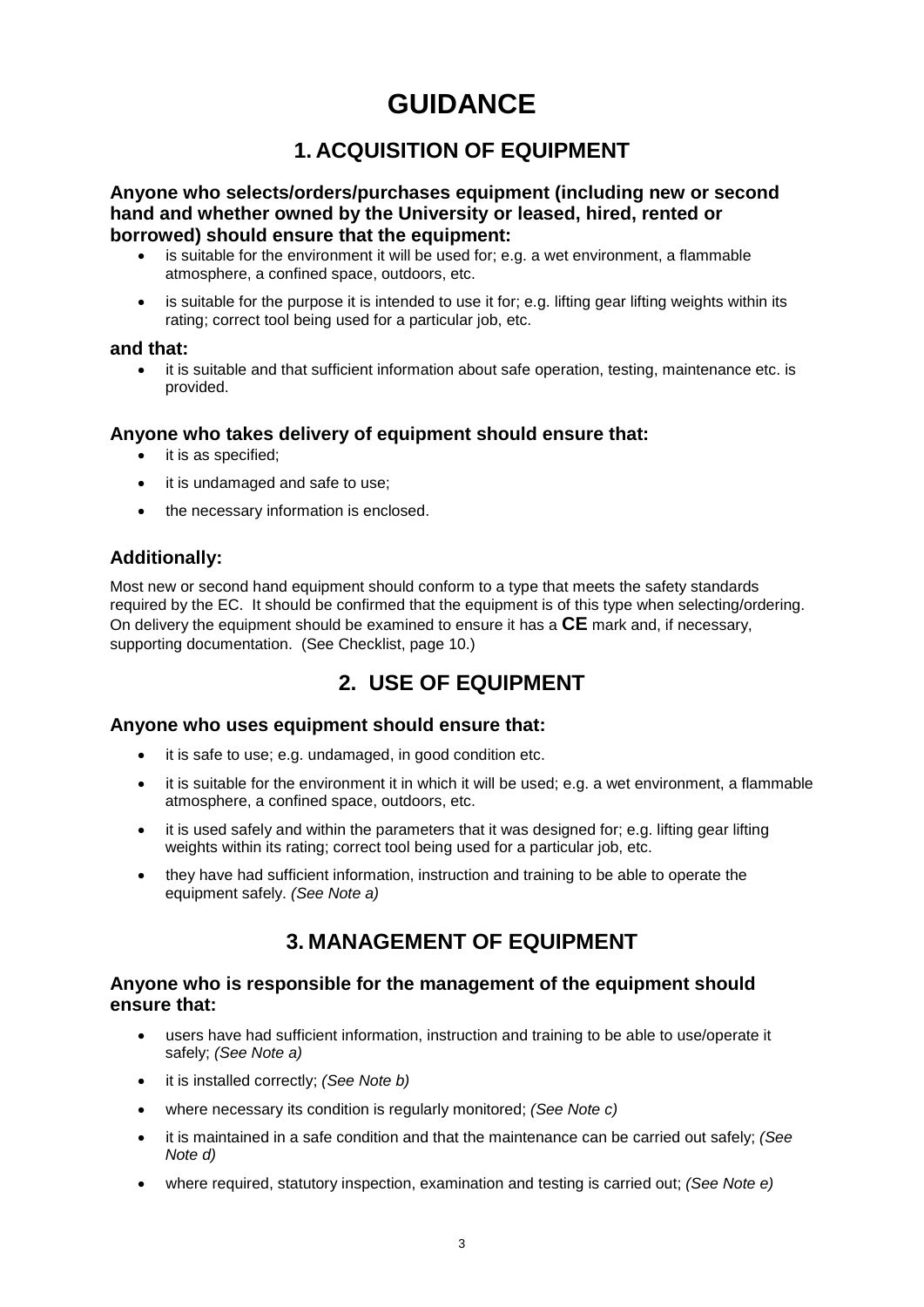- where appropriate suitable controls and control systems are in place including operating and emergency stop controls; *(See Note f)*
- where appropriate it can be isolated safely from sources of energy including internal and external energy; *(See Note g)*
- it is stable; e.g. there is no danger from tipping, rocking falling over etc.
- it is appropriately marked; e.g. stop and start controls, the maximum speed of an abrasive wheel, the maximum safe working load on a lifting beam, the contents of a gas cylinder, storage containers with their contents and any associated hazards, etc.
- if appropriate warning signs and devices are in place; *e.g. visual, audible etc*.
- there is suitable and sufficient space to operate equipment safely;
- there is suitable and sufficient lighting to operate equipment safely;
- good ergonomic principles have been considered;
- Any particular personal protective equipment is required.

#### **Additionally, assessments should be made and suitable control measures put in place to prevent or reduce to an acceptable level risks from:**

- specific hazards associated with the equipment; *e.g. noise, vibration, radiation, chemical and other hazardous substances etc.*
- specific hazards associated with the type of equipment; *e.g. from the use of lasers, pressure systems, display screen equipment, ladders, etc.*
- contact with dangerous parts of moving machinery; *(See Note h)*
- contact with electricity;
- contact with hot or very cold equipment or substances being produced; *(See Note i)*
- material falling from equipment; *e.g. a loose scaffolding board falling or molten metal spilling from a ladle, etc.*
- material held in the equipment being unexpectedly thrown out; *e.g. swarf from a machine tool;*
- parts of the equipment breaking off and being thrown out; *e.g. an abrasive wheel bursting, etc.*
- parts of equipment coming apart; *e.g. the collapse of scaffolding or false work, etc.*
- overheating or fire due to friction; *e.g. bearings running hot, electric motor burning out, ignition by a welding torch, thermostat failing or a cooling system failure, etc.*
- an explosion of the equipment due to a pressure build-up; *e.g. due to the failure of a pressure relief valve or the unexpected blockage or sealing off of pipe work, etc.*
- an explosion of substance in the equipment; *e.g. due to an exothermic chemical reaction or unplanned ignition of a flammable gas or welding work on a container with flammable residues.*

If the equipment conforms to a type which meets the safety standards required by the EC (i.e. has a **CE** mark), then the design of the equipment should adequately control the risks. However, this may not always be so. Equipment that could pose a significant risk to health and safety should still be assessed. (See page 10.)

Two or more pieces of equipment may not pose a risk when working separately but may when working together. The risks posed by the whole system should be considered. Similarly, if equipment is modified there may be an increase in risk and these risks should be considered.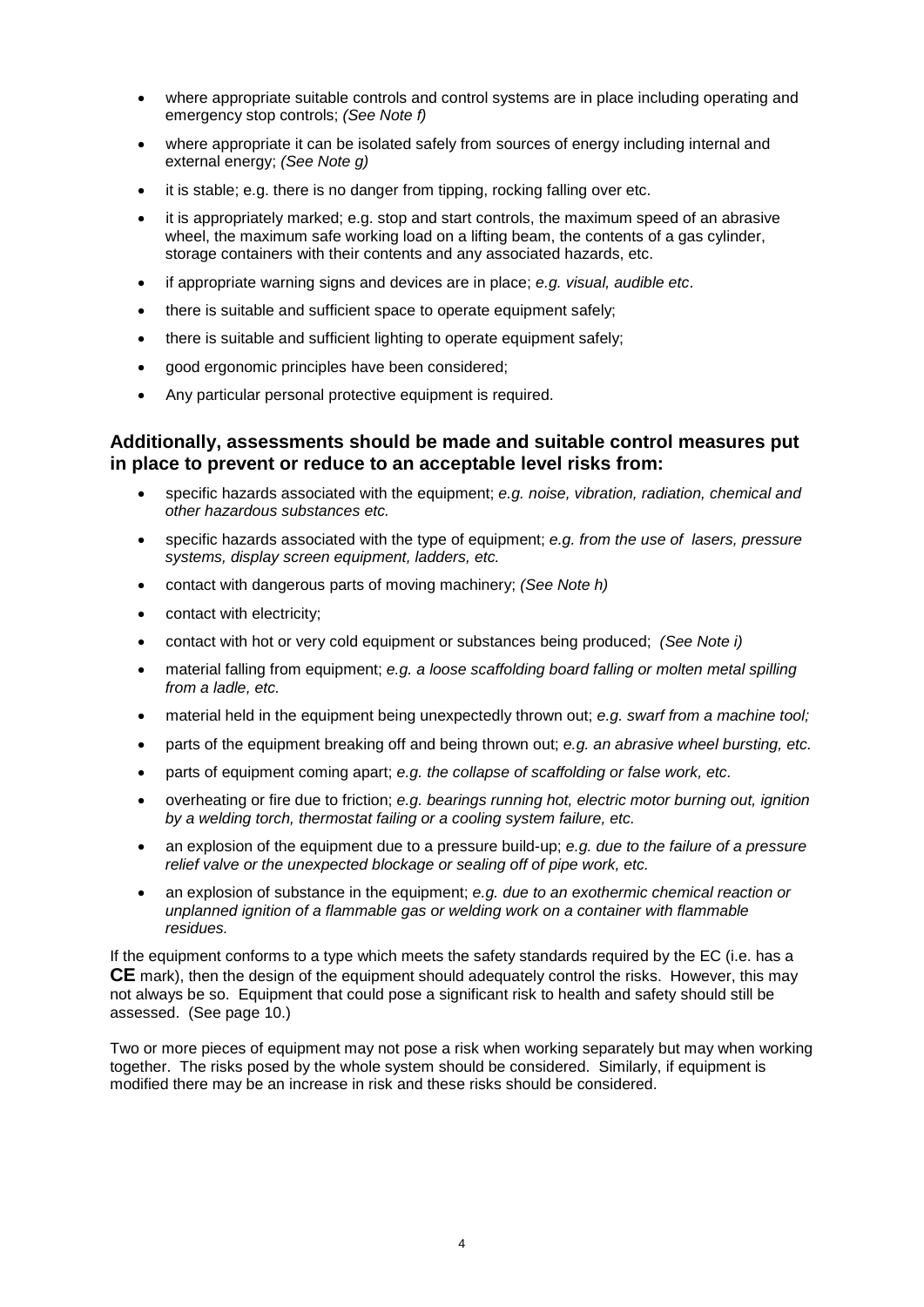### **4. BUDGET CENTRES WHO CONSTRUCT, MODIFY OR SUPPLY EQUIPMENT**

#### **Any Budget Centre that constructs, modifies and/or supplies equipment (new or second hand) should ensure that:**

- the equipment is safe to use;
- adequate information, instruction and training is provided so that it can be used safely;
- if the equipment is for use by another organisation that where necessary it complies with the relevant EC product directive standards and is **CE** marked.

The supply of equipment includes equipment sold, leased, rented, lent or given to another organisation.

## **NOTES**

## **a) Information, instruction and training**

Information and instruction can be either verbal or written depending on circumstance. The more complicated or unusual the equipment the more likely it will need to be in writing. Most information and instructions will be based on documentation from the manufacturer or supplier.

Information, instruction and training should be given on:

- the condition in which, and the methods by which, the work equipment may be used;
- foreseeable abnormal situations, e.g. maintenance work, malfunction and breakdown and emergencies and the action to be taken when/if such a situation were to occur; and
- any conclusions to be drawn from experience in using the equipment.

The information, instruction and training should be easily understood and take into account people's capabilities. Where necessary and appropriate, (e.g. where only authorised persons can operate equipment, records of instruction and training should be kept.)

## **b) Inspection of equipment after installation**

When equipment is installed or re-installed good practice dictates that is checked to ensure it functions correctly and safely. There are some examples of equipment however where safety is critically dependent on the installation. These include equipment where guarding is provided by presencesensing devices (e.g. light curtains, pressure sensitive mats etc.) A 'suitable' inspection by a 'competent' person should be made before such equipment is put into service.

## **c) Monitoring the condition of equipment**

The deterioration in the condition of a piece of equipment could result in significant risk. Therefore its condition will need to be monitored and inspected regularly, e.g.:

- most fairground equipment;
- machines where there is a need to approach the danger zone during normal operation, e.g. horizontal injection moulding machines, paper cutting guillotine, die casting machines, shell moulding machines;
- complex automated equipment;
- integrated production lines.

The frequency of inspection will depend on the rate of deterioration. This will be affected by several factors including the harshness of the environment and frequency of operation. Extra inspections will be required in the event of exceptional circumstances including major modifications, refurbishment or repairs, known or suspected damage or substantial change of use. Records should be kept of inspections.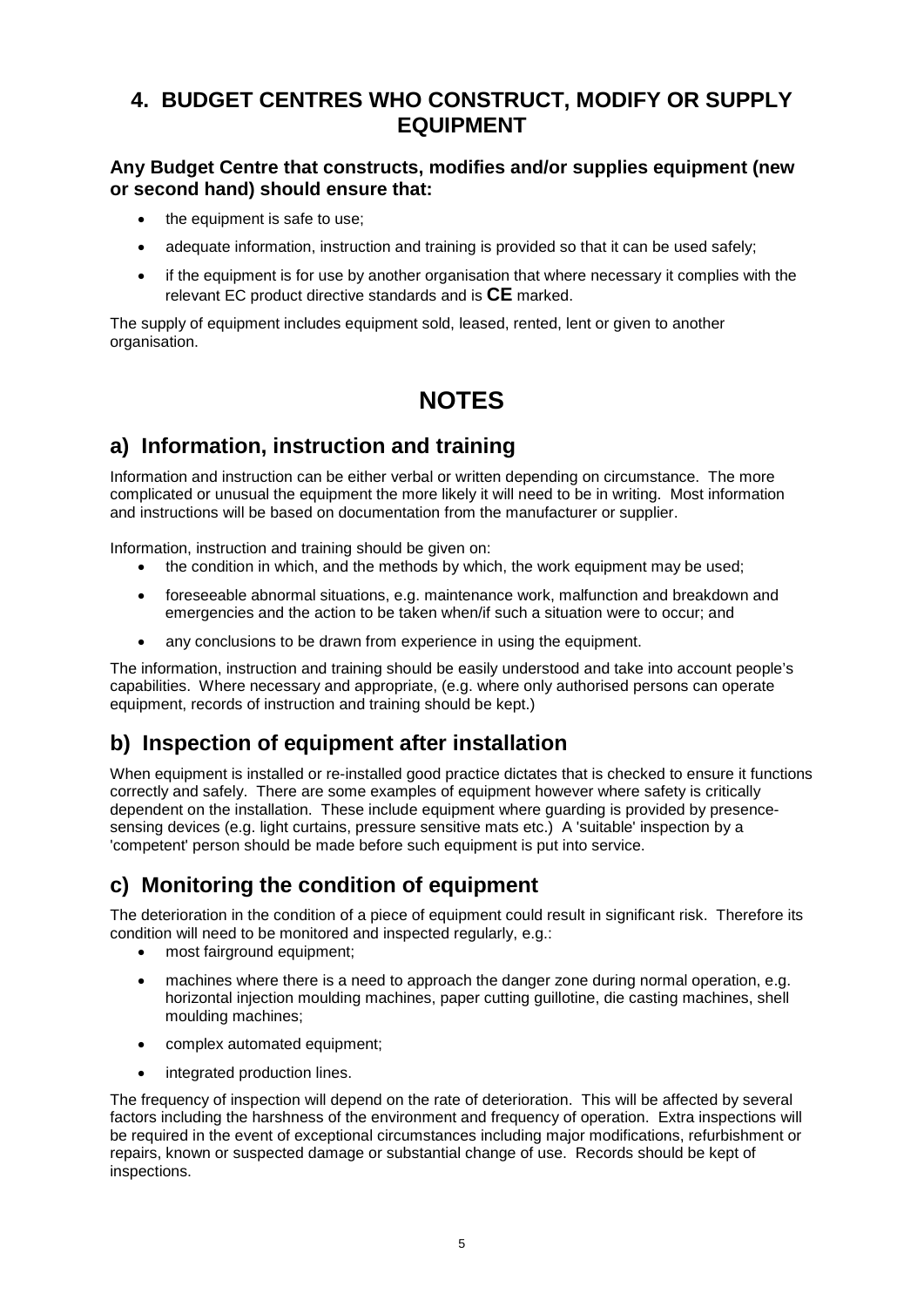### **d) Maintenance arrangements for the equipment**

Equipment should be maintained in a safe condition. Different equipment will need different maintenance regimes ranging from no maintenance to regular and planned preventative maintenance; e.g. electrical equipment, microbiological safety cabinets, centrifuges, pressure systems.

Some parts of equipment; e.g. guards, ventilation equipment, emergency shutdown systems, pressure relief valves should be maintained to do their job at all times. The necessity to maintain other parts may be less obvious, e.g. ensuring bearings are lubricated or filters are not blocked. Failure to do this may lead to parts seizing, overheating or failing.

Equipment and systems should be made and installed to allow for safe maintenance. This is best done when the equipment is isolated from the power source. However if maintenance has to be carried out while equipment is running, arrangements should be made to do this safely. Even when equipment is isolated there may still be risks, e.g. from chemical residues, radiation, biological agents etc.

Where necessary and appropriate a maintenance schedule should be drawn up and records kept to identify trends in condition and to demonstrate that maintenance has been carried.

## **e) Statutory inspection, examination and testing**

Legislation sets out inspection and testing requirements for certain equipment. However, these are minimum requirements and regular maintenance will be required to ensure equipment is in a safe condition at all times. Records should be kept of all inspections and tests. The table below lists the equipment at the University that requires statutory examination.

| Pressure systems                                                                                    | Written scheme of examination drawn up by a 'competent' person which will<br>give details of the parts to be examined and frequency. Examination<br>carried out by a 'competent' person. See University Policy UHSP/10/PS/97,<br><b>Pressure Systems</b>   |
|-----------------------------------------------------------------------------------------------------|------------------------------------------------------------------------------------------------------------------------------------------------------------------------------------------------------------------------------------------------------------|
| Lifting equipment (including<br>hooks, chains, slings, eyes<br>etc.)                                | Examination by a 'competent' person either in accordance with a written<br>scheme of examination drawn up by a 'competent' person or, in the case of<br>passenger carrying equipment, every 6 months and for all other equipment,<br>every 12 months.      |
| Power presses stamping<br>out cold metal                                                            | Examination by a 'competent' person every 12 months for a press with fixed<br>guards and every 6 months for others.                                                                                                                                        |
| Local exhaust ventilation<br>(including fume cupboards)<br>and micro-biological safety<br>cabinets) | Thorough examination and test by a 'competent' person every 14 months.                                                                                                                                                                                     |
| <b>Radiation monitors</b>                                                                           | Thorough examination and test by a 'competent' every 12 months.                                                                                                                                                                                            |
| Scaffolding                                                                                         | Inspection by a 'competent' person before scaffolding is used for the first<br>time and then every 7 days. Also after substantial addition, dismantling or<br>other alteration and after any event likely to affect its strength or stability.             |
| Excavations                                                                                         | Inspection by a 'competent' person before anyone carries out work in an<br>excavation at the start of every shift. Also after any fall of rock, earth or<br>other material or other event likely to affect the strength or stability of the<br>excavation. |

## **f) Controls and control systems**

Some types of work equipment are powered by human effort and although its use involves risk of injury, its physical characteristics and the fact that it is under close human control makes the provision of controls inappropriate; e.g. human powered guillotines, hand-drills and lawn mowers.

Other human powered work equipment may not need start controls but it may be appropriate to provide other controls; e.g. stop controls on a trolley.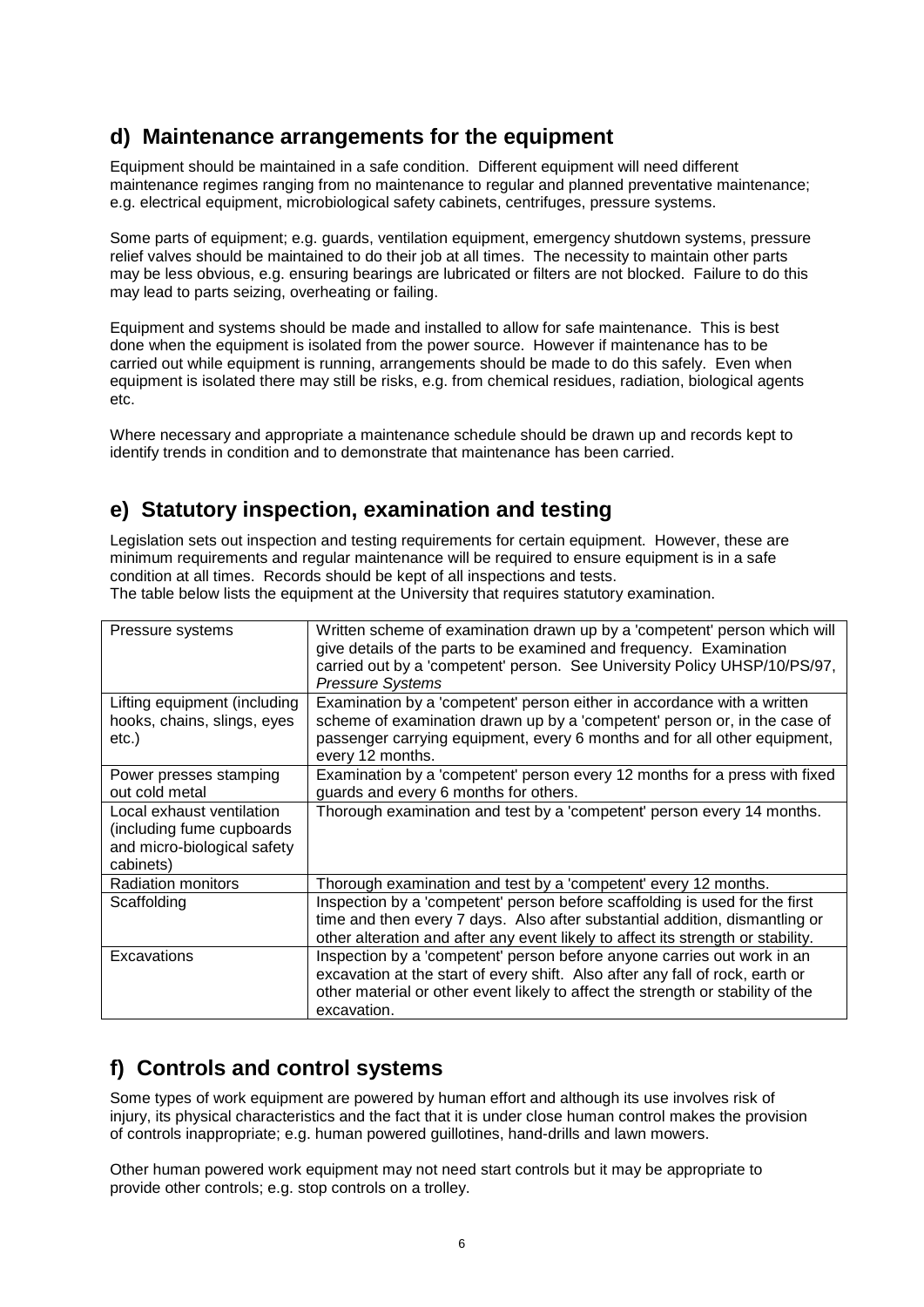On equipment powered by means other than human effort then start, stop and where appropriate emergency stop controls, will be required.

The regulations on controls do not apply only to equipment with moving parts; but also to other equipment that might produce a risk; e.g. X-ray generators or lasers. Individual items may have appropriate controls. However if the equipment is part of a complex system then the controls will have to be viewed in an overall context.

#### **Starting controls:**

The starting control(s) may be separate or combined with the operating/stopping controls. They should be designed and installed to prevent inadvertent or accidental operation.

It should not be possible to start or restart equipment other than by using the starting control; e.g. resetting a protection device should not cause equipment to start.

#### **Stopping controls:**

Where necessary for health and safety all equipment should have a control(s) that will bring it to a halt in a safe condition. This will include all accessible moving dangerous parts. However parts of equipment that do not present a risk; e.g. a suitably guarded cooling fan, do not need to be positively stopped and may be allowed to idle.

The stop control should override any starting or operating control.

The equipment does not necessarily have to stop immediately if it would not be safe for it to do so; e.g. it may be necessary to complete a sequence or cycle to prevent an unsafe build up of heat or pressure or allow the controlled run down of a large rotating part with high inertia.

Usually operating the stop control should bring the equipment to a complete halt with all power off. However, this may not always be desirable; e.g. if materials are held by a magnetic clutch or grab or where power is required to prevent collapse or uncontrolled movement. In these cases a safe system of work should be implemented to isolate the equipment from the power source.

If there is internally stored energy that could lead to risk from operating the stop control, there should be effective means to isolate or dissipate the stored energy to ensure safety.

#### **Operating controls:**

If it is not possible for the operator to see all the parts of the equipment and it is possible that people may be in a position of danger but not seen; e.g. where guards have been removed for maintenance, then interlocks, etc. should be provided.

In some cases it is not practicable for the operator at the controls to ensure no one is at risk; e.g. crane drives, excavator operators, etc. In such cases safe systems of work should be set up; e.g. signallers.

Where there is a risk to persons from hazards, other than dangerous parts of equipment, including persons some distance away; e.g. a vehicle reversing, then it may not be possible for the operator to see all those who may be at risk. In these cases an audible warning may be necessary.

#### **Emergency stop controls:**

Emergency stops should be provided where other safeguards are not adequate to prevent risk when some irregular event occurs; e.g. a person becoming exposed to a hazard, a failure or malfunction of a machine (over-speed, failure to stop, etc.). However if such an event can happen very quickly, e.g. the failure of the protection system on a hand-fed power operated guillotine, it is unlikely that an emergency stop would be of benefit since people would not have time to react. In such cases it would not be appropriate to provide an emergency stop control.

When provided, an emergency stop should be sited at each control point and other appropriate locations so that action can be taken quickly. They should be clearly identified.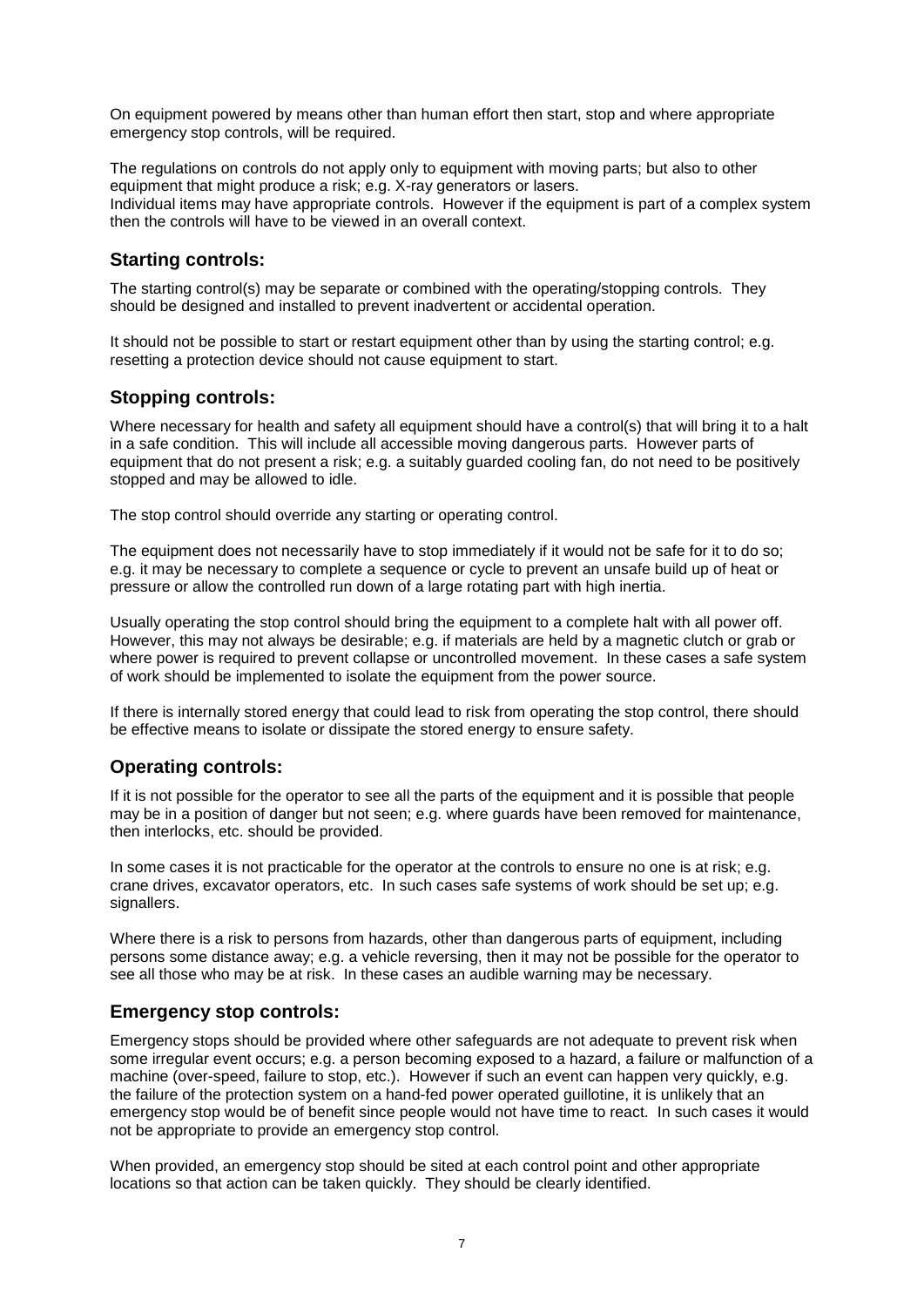Emergency stops should halt work equipment quickly but under control so as not to create an additional hazard. They should be easily reached and actuated. They should not be used as functional stops during normal operations.

#### **Control systems:**

A control system is defined as a system or device that responds to input signals and generates an output signal that causes equipment to operate.

If a control system fails it should lead to a fail safe condition and not impede the operation of any stop or emergency stop control.

## **g) Isolation from sources of energy**

Equipment should be provided with an easily identifiable and readily accessible means to isolate it from all sources of energy. This is primarily to allow maintenance, etc. to be done safely.

If there is more than one person working on equipment that has been isolated or there is a chance of it being connected to the energy source accidentally then it should be 'locked off'.

Energy may be external or internal. Internal energy; (e.g. the equipment's potential energy or chemical or radiological energy may not be able to be isolated. However there should be means of preventing such energy from adversely affecting workers by restraint, barrier or shielding.)

## **h) Dangerous parts of machinery**

Effective measures should be taken to prevent access to dangerous parts or to stop the movement of dangerous parts before any person can reach them.

Risk assessments should be carried out to evaluate the nature of possible injury, its severity and likelihood of occurrence both during normal operations during other activities such as setting, cleaning, maintenance and repair. Control measures based on the hierarchy of measures should then be applied; i.e.:

- 1. elimination if possible of the need to use the equipment;
- 2. fixed enclosing guards;
- 3. other guards or protection devices;
- 4. protection appliances (jigs, holders, push sticks, etc.);
- 5. the provision of information, instruction, training and supervision.

### **i) High or very low temperatures**

People should be prevented from being injured by coming in contact with equipment, or substances produced, which are at high or low temperatures.

Control measures based on the hierarchy of measures (see f) above) should then be applied. Ideally the need to use high or very low temperatures should be eliminated. If they cannot, equipment should be insulated and/or failing that, guarded. Personal protective equipment should only be used as a last resort.

## **'CE' MARKING**

The majority of new work equipment is required to conform to EC product directive standards. Manufacturers/suppliers certify that their equipment conforms by producing a declaration of compliance and marking the equipment with a **CE** mark.

Purchasers should ensure that when they purchase equipment it conforms to these standards.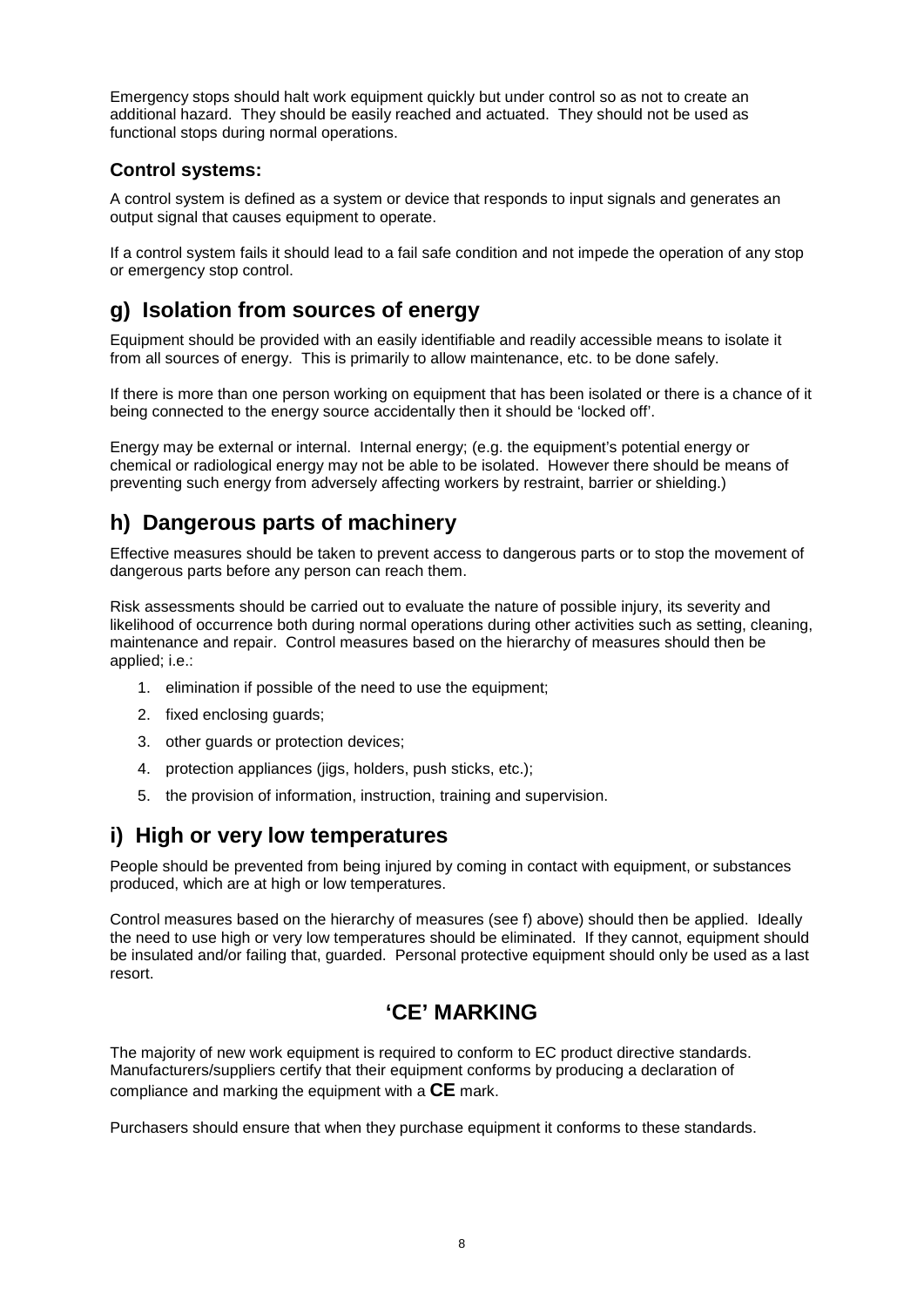Usually a check that the equipment has a **CE** mark will be sufficient, but for complicated/high risk equipment even if **CE** marked, the purchaser should ask for a copy of the manufacturer's/supplier's EC declaration of compliance.

Any new equipment supplied for use at work should meet the standards and be **CE** marked. Similarly, any second hand equipment that originally met the standard and was **CE** marked should be to the standard and **CE** marked when re-supplied.

As well as individual items being to the EC standard and being **CE** marked, systems where items individual items work together should be to the standard and **CE** marked.

However it should be noted that in most cases the declaration and CE marking is done by the manufacturer/supplier themselves. Having a declaration and CE mark is no guarantee that the equipment is safe. The user is responsible for checking that the equipment is in fact safe.

#### **Who should be able to demonstrate that the equipment meets the EC standard and CE mark equipment?**

- If new or second hand equipment is purchased from an EC country it is the manufacturer's or supplier's/agent's duty.
- If new or second hand equipment is purchased from a country outside the EC but through a supplier/agent in the EC it is the supplier's/agent's duty.
- If new or second hand equipment is purchased directly from a manufacturer or a supplier/agent outside the EC the manufacturer/supplier/agent does not have the duty. However the manufacturer/supplier/agent may demonstrate that it complies and may **CE** mark it. If not it is the purchaser's duty.
- If a Budget Centre manufactures or modifies and supplies equipment to another organisation, the Budget Centre has the duty. Similarly if the Budget Centre supplies second hand equipment it has the duty.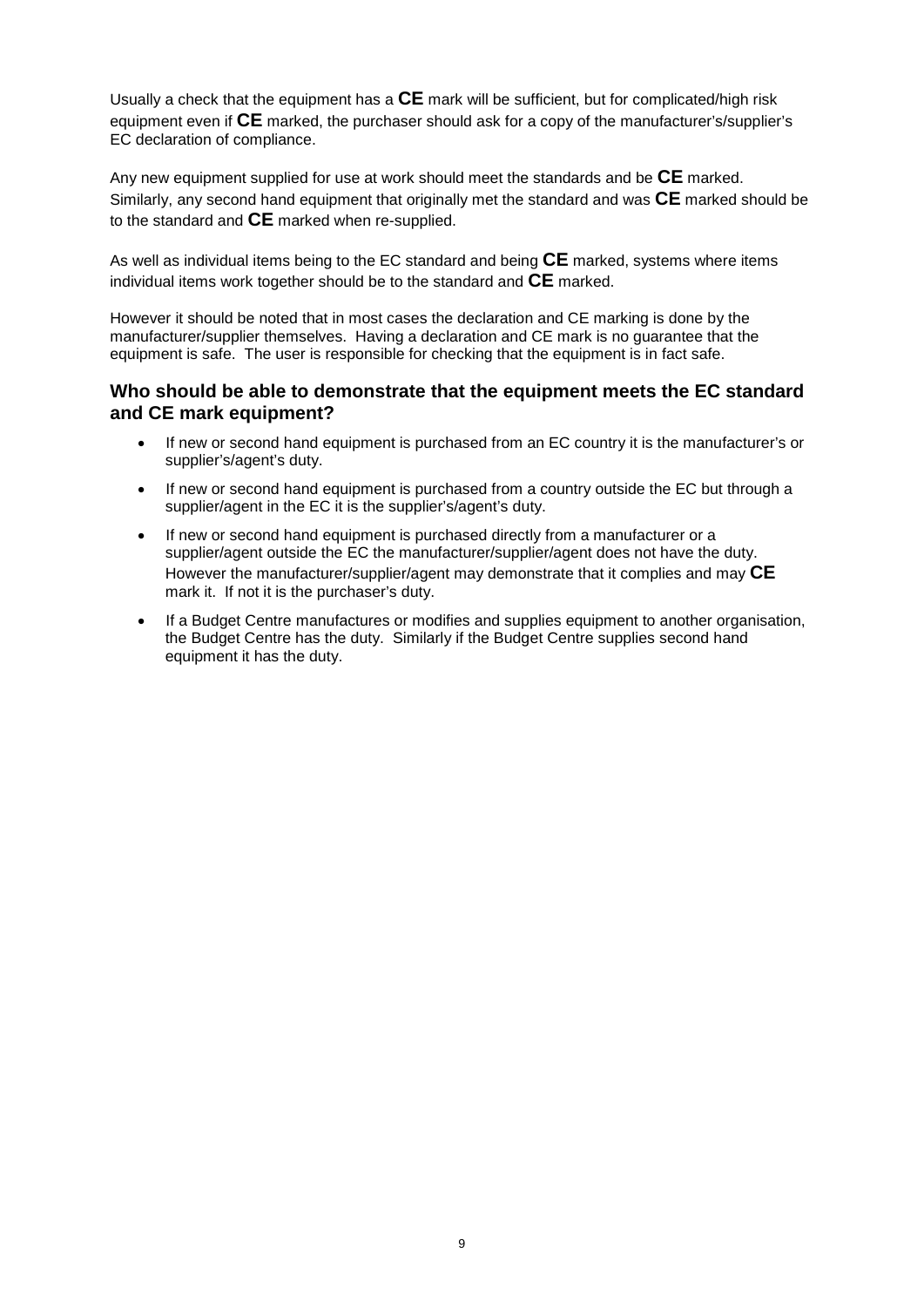## **EQUIPMENT CHECKLIST**

| <b>SELECTION OF EQUIPMENT</b>                                                                                                                                      |            |
|--------------------------------------------------------------------------------------------------------------------------------------------------------------------|------------|
| Is it suitable for the environment it will be used in?                                                                                                             | YES NO     |
| Is it suitable for the purpose it is intended to be used for?                                                                                                      | YES NO     |
| Does it conform to a type that meets the safety standards required by the EC? i.e.<br>CE marked and, if necessary, is there supporting documentation. (See page 8) | YES NO N/A |
| If it is part of a system does each item and the whole system working together meet<br>the safety standards required by the EC? (i.e. $CE$ marked)                 | YES NO N/A |

## **TAKING DELIVERY OF EQUIPMENT**

| Is it as specified?                                                                 | YES NO     |
|-------------------------------------------------------------------------------------|------------|
| Is it undamaged and safe to use?                                                    | YES NO     |
| Has it a $CE$ mark and if necessary is there supporting documentation? (See page 8) | YES NO N/A |

#### **USING EQUIPMENT** Is it safe to use? (NB Having a CE mark is no guarantee that it is safe, see page 8.) YES NO Is it suitable for the environment it is being used in? YES NO Is it being used safely and within the parameters it was designed for? YES NO Have users had sufficient information, instruction and training to be able to operate it safely? YES NO

## **MANAGEMENT OF EQUIPMENT**

| Is it installed safely?                                                                                | YES NO N/A |
|--------------------------------------------------------------------------------------------------------|------------|
| Are arrangements in place to monitor its condition?                                                    | YES NO N/A |
| Are suitable maintenance arrangements in place?                                                        | YES NO N/A |
| Are statutory inspections, examinations or tests required and have they been done?                     | YES NO N/A |
| Are records kept?                                                                                      | YES NO N/A |
| Are suitable controls and control systems in place including operating and<br>emergency stop controls? | YES NO N/A |
| Can it be isolated safely from sources of energy including internal and external<br>energy?            | YES NO N/A |
| Is it stable?                                                                                          | YES NO N/A |
| Is it appropriately marked?                                                                            | YES NO N/A |
| Are warning signs and devices in place?                                                                | YES NO N/A |
| Is there suitable and sufficient lighting to operate equipment safely?                                 | YES NO N/A |

**Continued on next page**